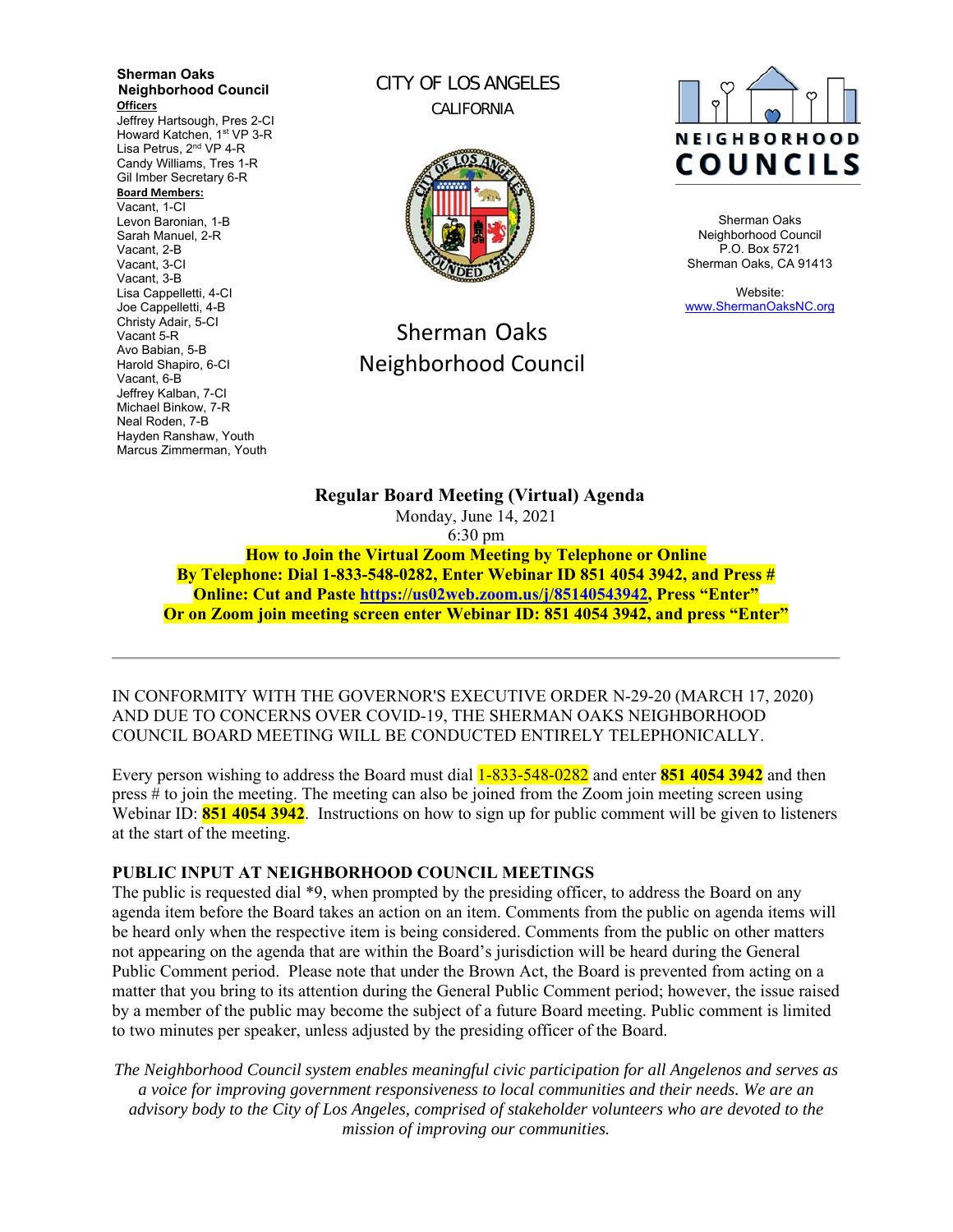#### **1. Welcome, Call to Order, and Roll Call**

- a. Welcome and Call to Order by Presiding Officer
- b. Roll Call
- **2. Administrative and Board Initiated Motions Action Items, Vote Required**

### **a. SONC Board Meeting Minutes, May 10, 2021**

A motion to approve the minutes of the May 10, 2021, SONC Board Meeting. SONC Board Minutes – May 10, 2021

**3. Comments by LAPD SLO's, Public Officials, and Staff**

#### **4. President's Report**

- a. 2021 SONC Election Results
- b. SONC Youth Seat Appointment for FY 2022
- c. End of 2021 Fiscal Year
- d. Next SONC Board Meeting July 12, 2021

### **5. Presentation: Patrick Botz-Forbes, Executive Director Community Disaster Preparedness Foundation**

Mr. Botz-Forbes will introduce the Neighborhood Team Program (NTP), a program to train and establish self-sufficient neighborhood disaster teams which empower neighbors to respond effectively immediately following a disaster.

- **6. Committee Reports [**2-minute summary, except with motions, 10 minutes or less per motion]
	- a. Education Committee Joe Cappelletti, Chair
	- b. Government Affairs Gil Imber, Chair
		- i. CF 21-0618 Miller, et al. V. Bonta / California Assault Weapons Ban / US District Court for southern California / 9<sup>th</sup> Circuit court of Appeals / California Attorney General / Amicus Brief

In the interest of public safety, public health, and in an effort to curtail, mitigate, prevent, or impede the quantitative effect of gun violence and mass shootings in Sherman Oaks and the City of Los Angeles, as specifically pertains to semi-automatic rifles and similar high-capacity magazines and/or elevated-throughput capable firearms colloquially referred to in *Bonta* as "assault weapons," the Sherman Oaks Neighborhood Council (SONC) supports LA City Council File 21-0618 regarding the City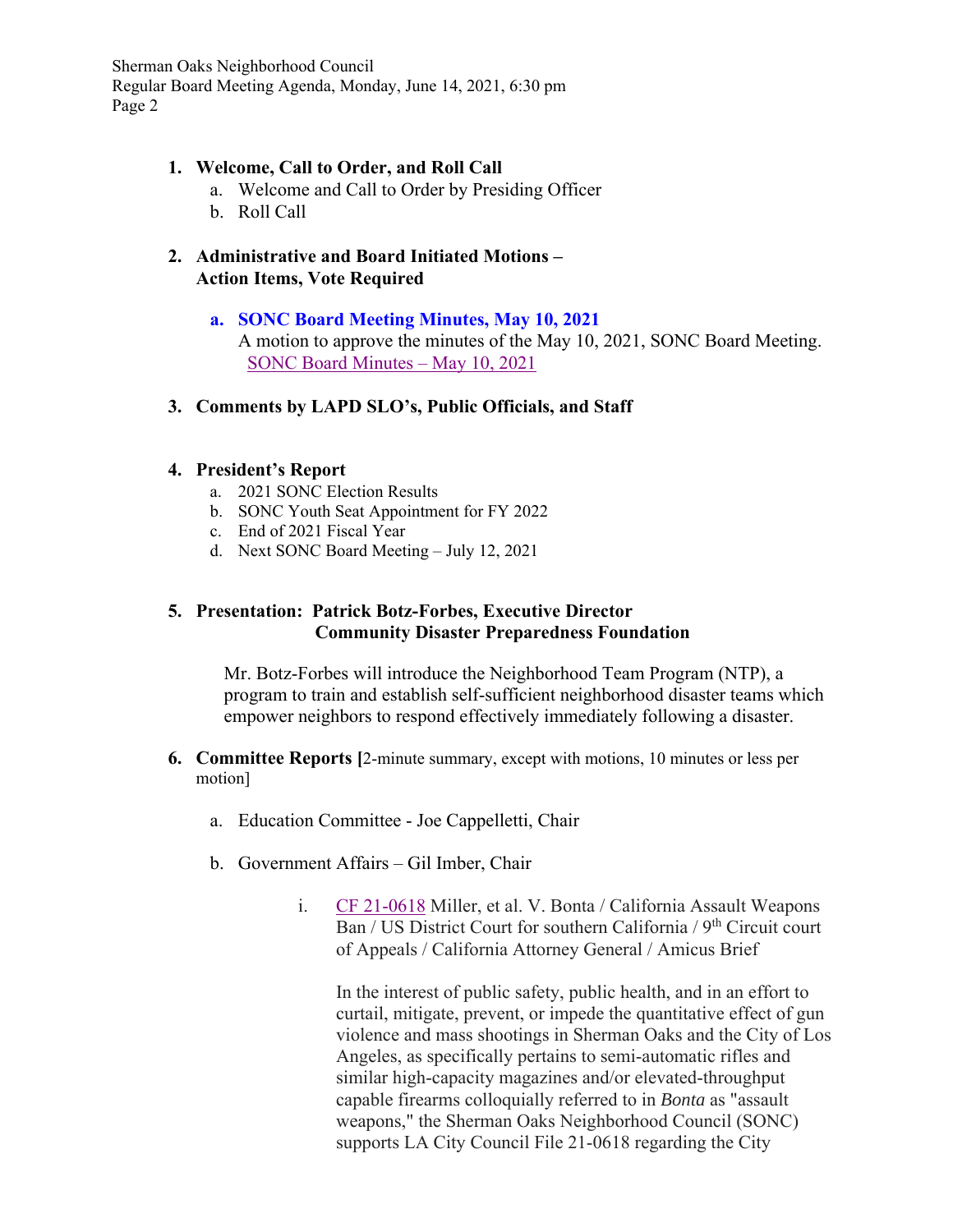> Attorney's amicus brief or other document to be filed in support of the California Attorney General's appeal of *Miller, et al v. Bonta* with the 9th Circuit Court of Appeals, which will seek to reverse the U.S. District Court's decision to strike down California's assault weapons ban.

*Community Impact Statements (CIS) to be filed and Letters to CD4 and others, as appropriate.*

- c. Green and Sustainability Committee Avo Babian, Chair
	- i. A motion to support CF 17-0447, Land Use Codes / Oil and Gas Development / Impact on Resident Health and Safety / Code Change Proposals restricting oil extraction in the City of Los Angeles. *[See Attachment at end of Agenda]*
	- *ii.* A motion to support CF 21-0352, LA100 / Strategic Long Term Resource Plan / 2035 100% Carbon-Free Energy / Los Angeles Department of Water and Power. *[See Attachment at end of Agenda]*
	- *iii.* A motion to support CF 21-0002-S100, S. 984 (Merkley) / H.R. 2238 (Lowenthal) / Break Free From Plastic Pollution Act / Single-Use Plastics / Corporation Responsibility. *[See Attachment at end of Agenda]*

*Community Impact Statements (CIS) to be filed and Letters to CD4 and others, as appropriate.*

- d. Outreach Committee Sarah Manuel, Chair
- e. Planning & Land Use Committee Jeff Kalban, Chair
- f. Public Safety Committee Christy Adair, Chair
- g. Traffic and Transportation Committee Avo Babian, Chair
- h. Budget Advocates Howard Katchen, SONC Representative and Budget Advocate.

#### **7. Treasurer's Report –** Candy Williams, Treasurer

- a. Treasurer's Report
- b. A motion to approve the Sherman Oaks Neighborhood Council's (SONC) Monthly Expenditure Report (MER) for the period ending March 31, 2021.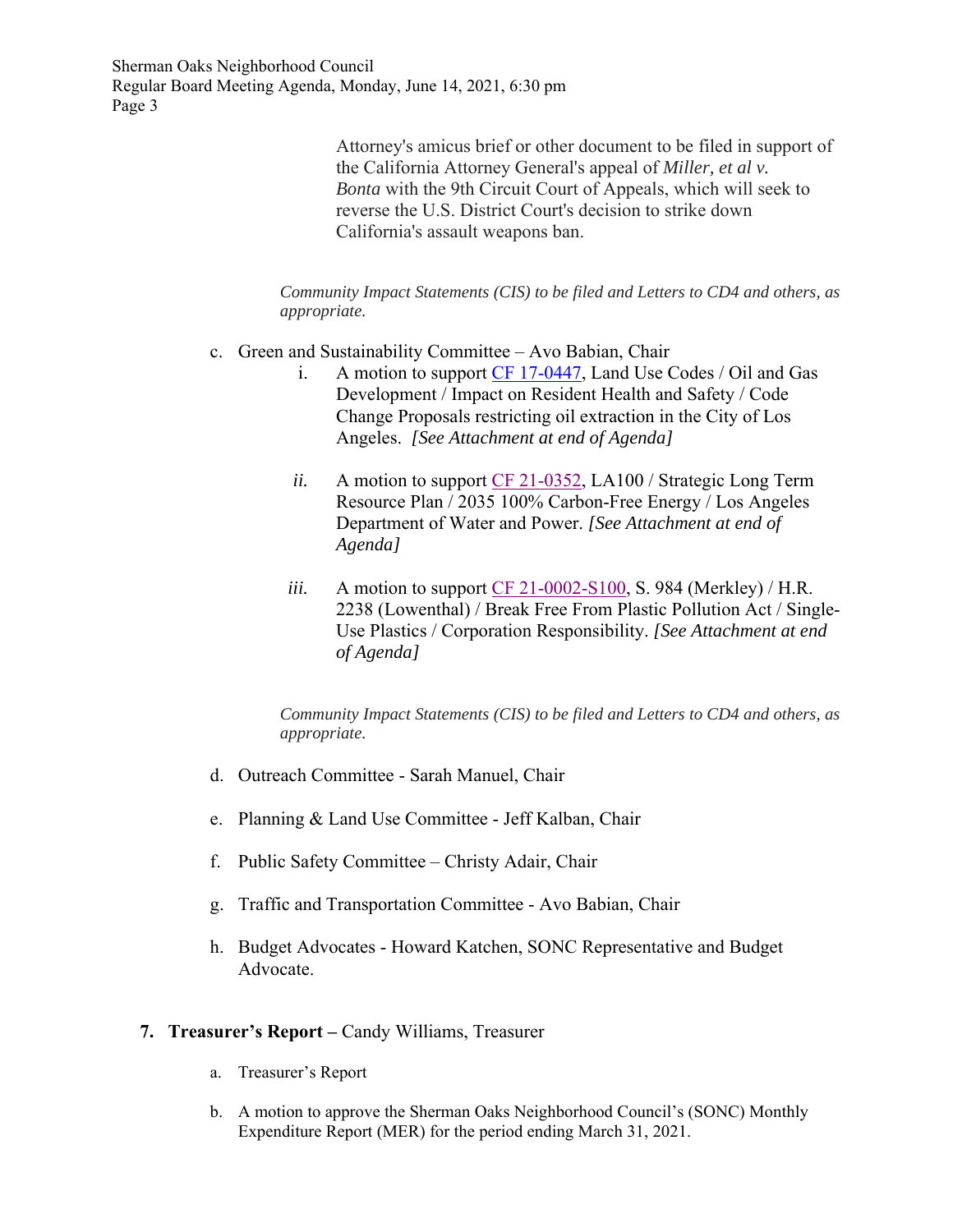SONC Monthly expenditure Report – April 2021

#### **8. Public Comment**

Comments by the public on non-agenda items within SONC's jurisdiction.

# **9. Announcements by SONC Board members**

# **10. Adjournment**

### Attachments:

# **Agenda Item 6(c)i: CF 17-0447 Proposed Community Impact Statement (CIS)**

According to the California Department of Conservation, Division of Oil, Gas, and Geothermal Resources (DOGGR), as of April 2018, there are 5,130 oil and gas wells within the City of Los Angeles, of which 780 are active and 287 are idle and uncapped. This poses health risks to all residents of Los Angeles, no matter what neighborhood. However, we recognize that historically disadvantaged and communities of color are significantly disproportionately affected due to the proximity of oil extraction facilities to those neighborhoods. Additionally, the city does not have adequate insurance or bond requirements to control liability or recover costs for clean up or other damages. The Sherman Oaks Neighborhood Council recognizes that this motion must be passed for the good of the entire city and its residents and stands in solidarity with frontline communities that are disproportionately impacted and have special circumstances that must be addressed.

# **Agenda Item 6(c)ii: CF 20-0352 - Proposed Community Impact Statement (CIS)**

Climate change increases the risk of wildfire, heatwaves, drought, and food insecurity, not only in Sherman Oaks, but throughout Los Angeles, California, and beyond. We must reduce the temperature of the planet through elimination of fossil fuels and transition to renewable energy. The LADWP/NREL study has found that transition to 100% clean energy by 2035/2045 is doable, practical, and beneficial. By implementing the "no-regrets" options in the LADWP/NREL study, we can rapidly get on track to achieve 100% clean energy by 2035. A shovel-ready plan with plans for rapid deployment of renewable energy will also allow Los Angeles to be ready for federal funding.

# **Agenda Item 6(c)iii: CF 21-0002-S100 - Proposed Community Impact Statement (CIS)**

"More than 99% of plastic is created from fossil fuels . . .spurring a boom in new plastic production, contributing significantly to the climate crisis, and causing environmental justice